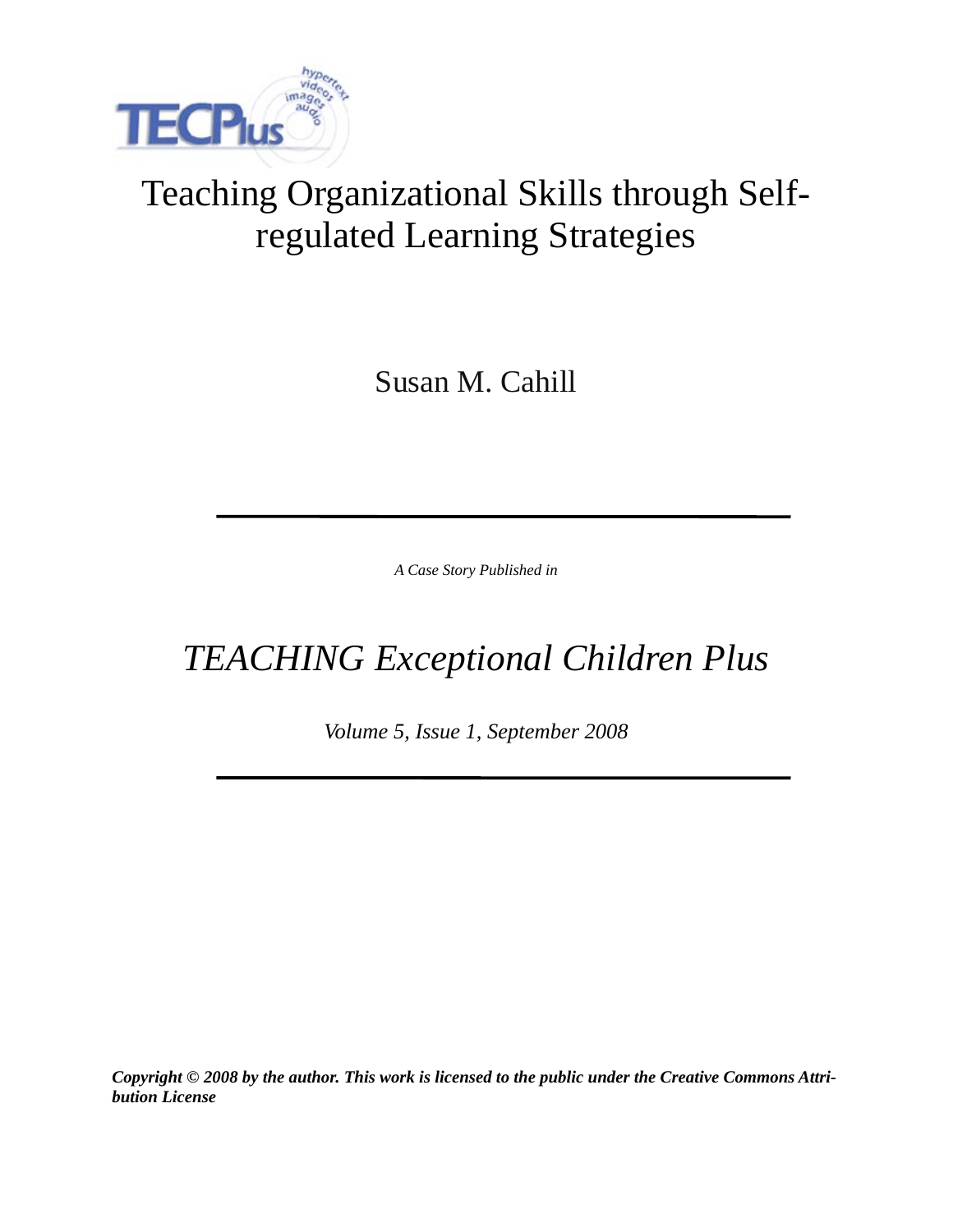# Teaching Organizational Skills through Self-regulated Learning Strategies

Susan M. Cahill

# **Abstract**

This article presents a case story of how an occupational therapist worked with Joe, a junior high student with Asperger's Syndrome, to develop better organizational skills. Self-regulated learning strategies were used to teach Joe how to keep track of his assignments as well as his grades. In addition, the case story provides a clear example of how these strategies could be used to teach organizational skills to other students with similar needs.

> **Keywords** organizational skills, self-regulated learning, Asperger's Syndrome

SUGGESTED CITATION:

Cahill, S. M. (2008). Teaching organizational skills through self-regulated learning strategies. *TEACHING Exceptional Children Plus,* 5(1) Article 3. Retrieved [date] from http://escholarship.bc.edu/education/tecplus/vol5/iss1/art3

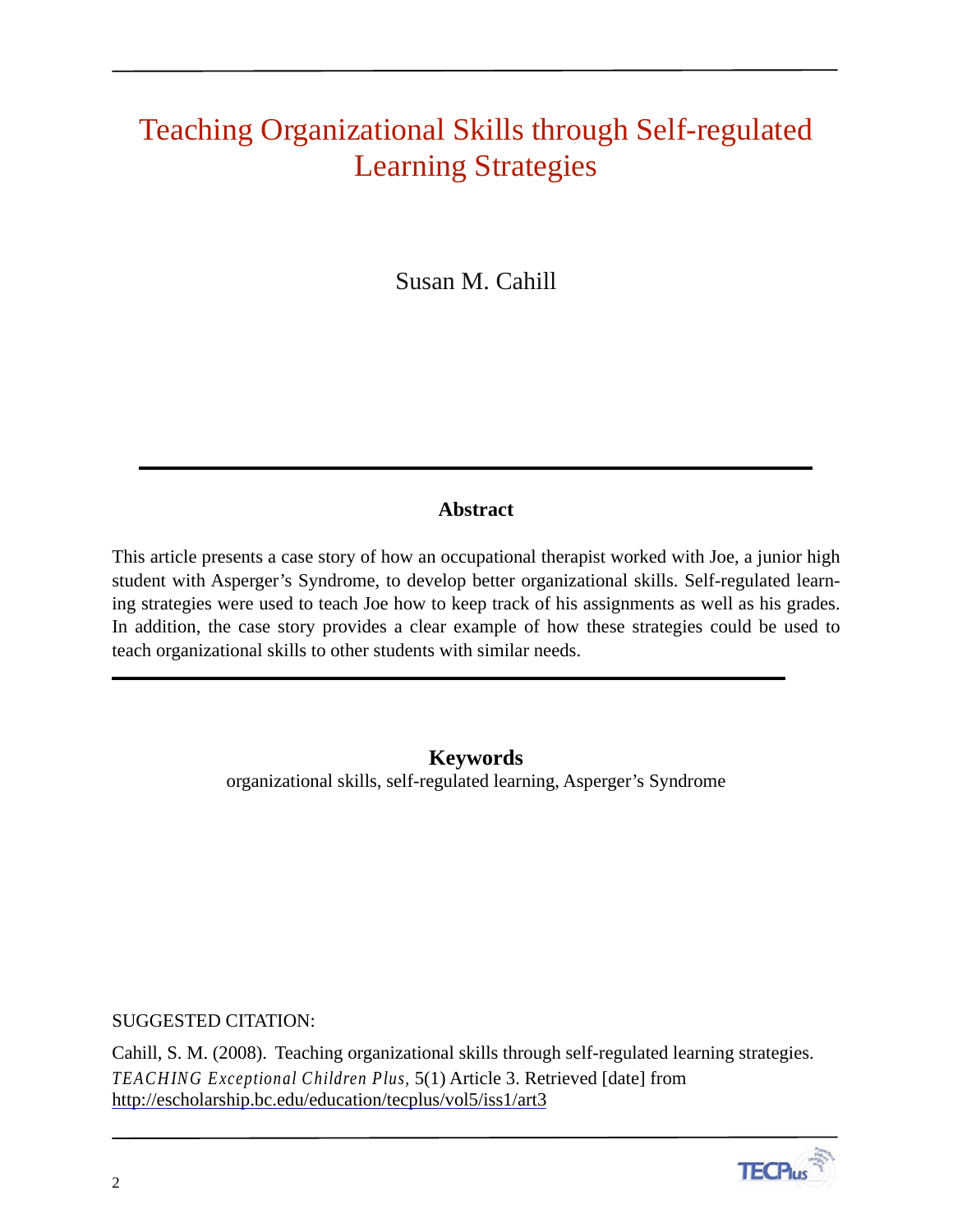Asperger's Syndrome (AS) is a developmental disability that is characterized by impairments in social interactions and restricted patterns of behavior and interests (American Psychiatric Association, 2000). Children with AS have typical language and cognitive abilities, however they often underachieve at school (Safran, 2002). Many students with AS are fully included in general education; however, they often struggle to complete daily assignments and participate during classroom activities. The purpose of this article is to describe self-regulated learning and how metacognitive strategies associated with self-regulated learning were used to support one student with AS.

## **Learning about Joe**

Each August the seventh grade junior high school special education team met during orientation week to review the files of new students entering our program from elementary school. The case manager, who typically attended all of the transition meetings, provided the

team with copies of the students' individualized education plans (IEPs) and a brief introduction to each of the students on their caseloads and class lists. As an itinerant occupational therapist, I came to learn about three new students, one of whom was Joe.

Joe was a thirteen year old boy with Asperger's Syndrome (AS) who was eligible for special education under Specific Learning Disability. On a weekly basis he received 250 minutes of resource for Reading and Language Arts. He received Bs in Science and Social Studies, and usually received As in Math. In addition to special education resource services, Joe received 30 minutes of social work services to help him better nego-

*Monitoring both his successful and unsuccessful attempts helped Joe develop the habits he needed to reach his goal on a consistent basis.*

tiate social relationships and cope with frustration and 30 minutes of occupational therapy to help him manage transitions and develop better organization habits.

The team learned from the case manager that Joe was an architecture buff. At home Joe spent a great deal of time reading about different styles of architecture and designing plans for buildings. Joe was particularly interested in buildings inspired by ancient Greek architecture and could complete intricate drawings of buildings without looking at models. Over school breaks Joe built elaborate creations out of blocks and other supplies and sometimes brought pictures of his creations to school to share with his

teachers.

Joe preferred to work independently on assignments and avoided working with other students. In sixth grade he received two detentions in one month for refusing to work with his classmates during Science and for saying that his lab partners were "numskulls." Joe disliked Physical Education be-

cause he was preoccupied with the other students bumping in to him and having to maintain close contact during certain sports activities. In elementary school Joe was allowed to have his locker at the end of a row so that he only had to worry about getting jostled from one side.

At his transition meeting, Joe's mother described him as "a creature of habit." Joe got up at the same time everyday and ate the same cereal for breakfast. Even though his elementary school did not have a dress code, he preferred to wear long sleeve, button down shirts and navy slacks to school. Joe changed into a t-shirt and pair of blue jeans as soon as he got home from school. He always played a

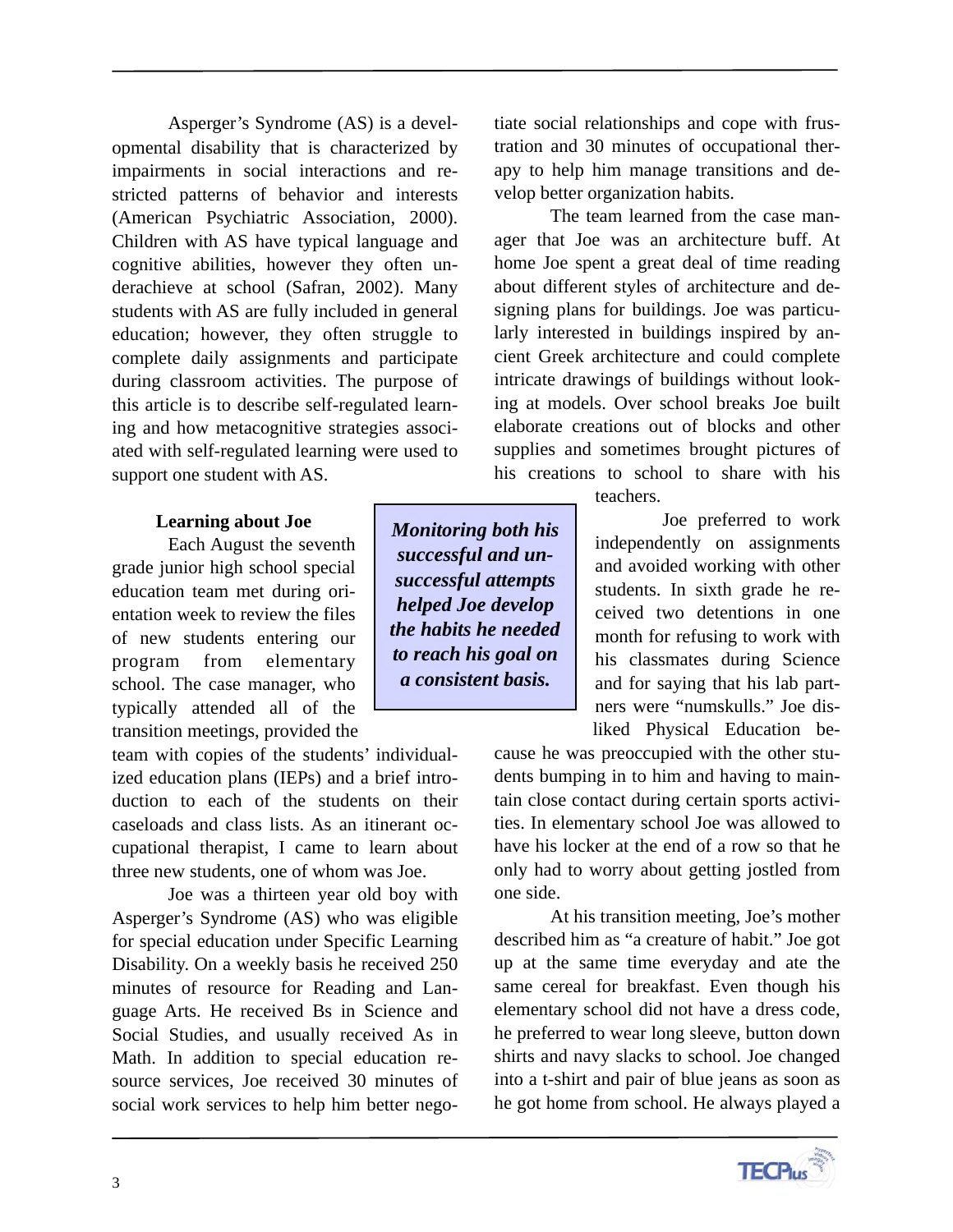building game on the computer for thirty minutes before eating a snack and starting his homework. On Saturdays Joe went to the community center with his grandfather to play chess and then out to lunch. Despite his age, Joe had a great deal of difficulty handling disruptions to his routine. It was not unlike Joe to cry and yell if something didn't go according to his plan. On more than one occasion Joe had gotten into trouble for arguing with his teachers because they "sprang something" on him.

The team learned from the case manager that Joe had never really gotten used to using an assignment notebook and preferred to keep track of his assignments mentally

rather than write them down. This strategy wasn't very successful and over the years Joe had become very reliant on his previous special education teacher to remind him of due dates. Rather than help Joe develop better organizational skills, his former occupational therapist recommended accommodations and asked that his teachers fax forgotten assignments to his mom at work so that he could complete the tasks and submit them on time. The seventh grade team anticipated that Joe would continue to have difficulty with keeping track of assignments and multiple deadlines in junior high school. However, they agreed that it was important for Joe to learn new habits and organizational skills as well.

| <b>Questions to Ask Yourself</b>                                                           |  |  |  |  |
|--------------------------------------------------------------------------------------------|--|--|--|--|
| What is the assignment or project I am working on?                                         |  |  |  |  |
| What score or grade do I want to receive on the assignment or project?                     |  |  |  |  |
| What are the teacher's expectations for this assignment or project?                        |  |  |  |  |
| What steps do I need to take to receive that score or grade?                               |  |  |  |  |
| Do I need help to complete any of the steps? If so, who can help me and what do I<br>need? |  |  |  |  |
| When and how will I measure progress towards my goal?                                      |  |  |  |  |
| What steps will I take if it is difficult for me to reach my goal?                         |  |  |  |  |
| How will I know when I have achieved my goal                                               |  |  |  |  |
| What will I do if it is difficult for me to reach my goal?                                 |  |  |  |  |
| How will I celebrate my achievement?                                                       |  |  |  |  |

## **Table 1: Guiding Self-observation Questions**

### **Joe's Occupational Therapy**

Based on what the case manager had relayed to the team about Joe, I knew that I would have to help him put develop efficient organizational habits immediately. However, I hesitated to come up with a plan without Joe's input because I had worked with other students who had been diagnosed with AS before. I knew that students with AS tended to gravitate to activities that provided them with

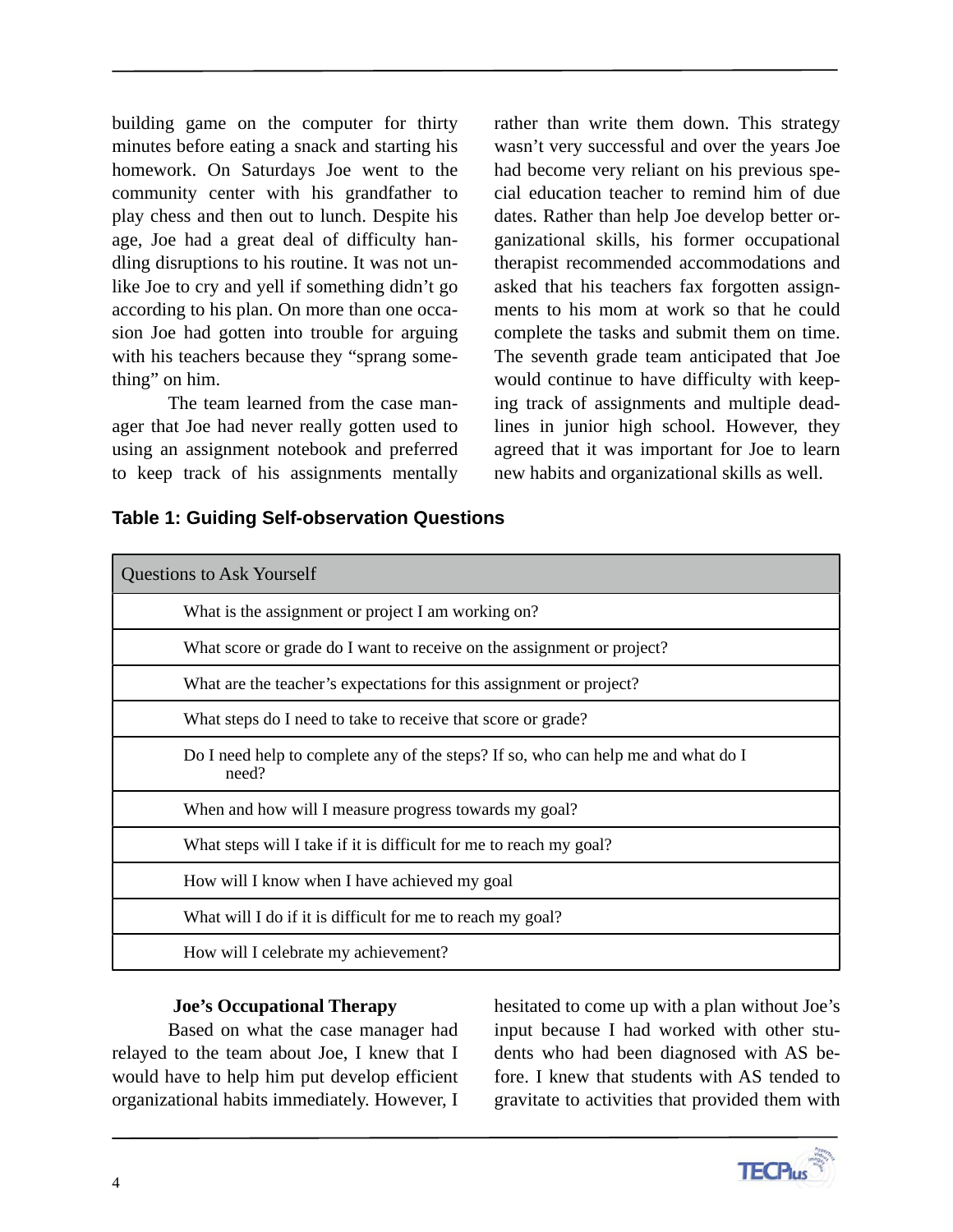a sense of control and offered them consistency (Carrington & Graham, 2001). In my experience children like Joe usually rejected being told what to do and would often get into power struggles with adults if they didn't find value in their suggestions. Because of this, I knew that I needed to find a way to help Joe develop an organizational system that he could take ownership of.

I had used several different organizational strategies with other junior high students, but wasn't sure if they would work for Joe. I opted instead to teach Joe some selfregulated learning strategies. Strategies based on self-regulated learning allow students to choose their own learning goals, as well as

develop and execute action plans related to these goals (Boekaerts & Niemivirta, 2000). Self-regulated learning is a result of a student's motivation, preferred method for learning, use of time, as well as the influence of other individuals in the environment (Dembo & Eaton, 2000). Self-regulated learners employ a series of metacognitive processes, which include *self-observation*, *selfevaluation*, and *self-reaction* (Zimmerman, 1989). Each of these processes is based on a set of skills including: goal setting, positive self-talk, and self-reinforcement (Dembo & Eaton, 2000) and described in more detail below.

| <b>Figure 1: Joe's Social Studies Recording Sheet</b> |  |
|-------------------------------------------------------|--|
|-------------------------------------------------------|--|

| Week of:                                     |  |  |  |  |  |
|----------------------------------------------|--|--|--|--|--|
| Subject:                                     |  |  |  |  |  |
|                                              |  |  |  |  |  |
| <b>Date</b>                                  |  |  |  |  |  |
| <b>Assignment</b>                            |  |  |  |  |  |
| <b>Completed</b><br>and turned<br>in on time |  |  |  |  |  |
| <b>Grade</b>                                 |  |  |  |  |  |

# *Self-observation*

Students who monitor progress towards individual goals engage in a process called *self-observation*. Self-observation involves the process by which a student monitors his progress towards goal pursuits and includes reporting or recording his progress, both of which have been found to impact personal factors such as self-efficacy (Zimmerman, 1989). In order to develop self-

observation skills, students need to be clear about performance expectations. For example, rubrics and sample projects provide concrete examples to students with AS. Once students are clear about the teacher's expectations, they can identify their own learning goals. For example, a student with AS might identify receiving a high grade on an assignment as a learning goal. Next, the student would explicitly define the necessary steps

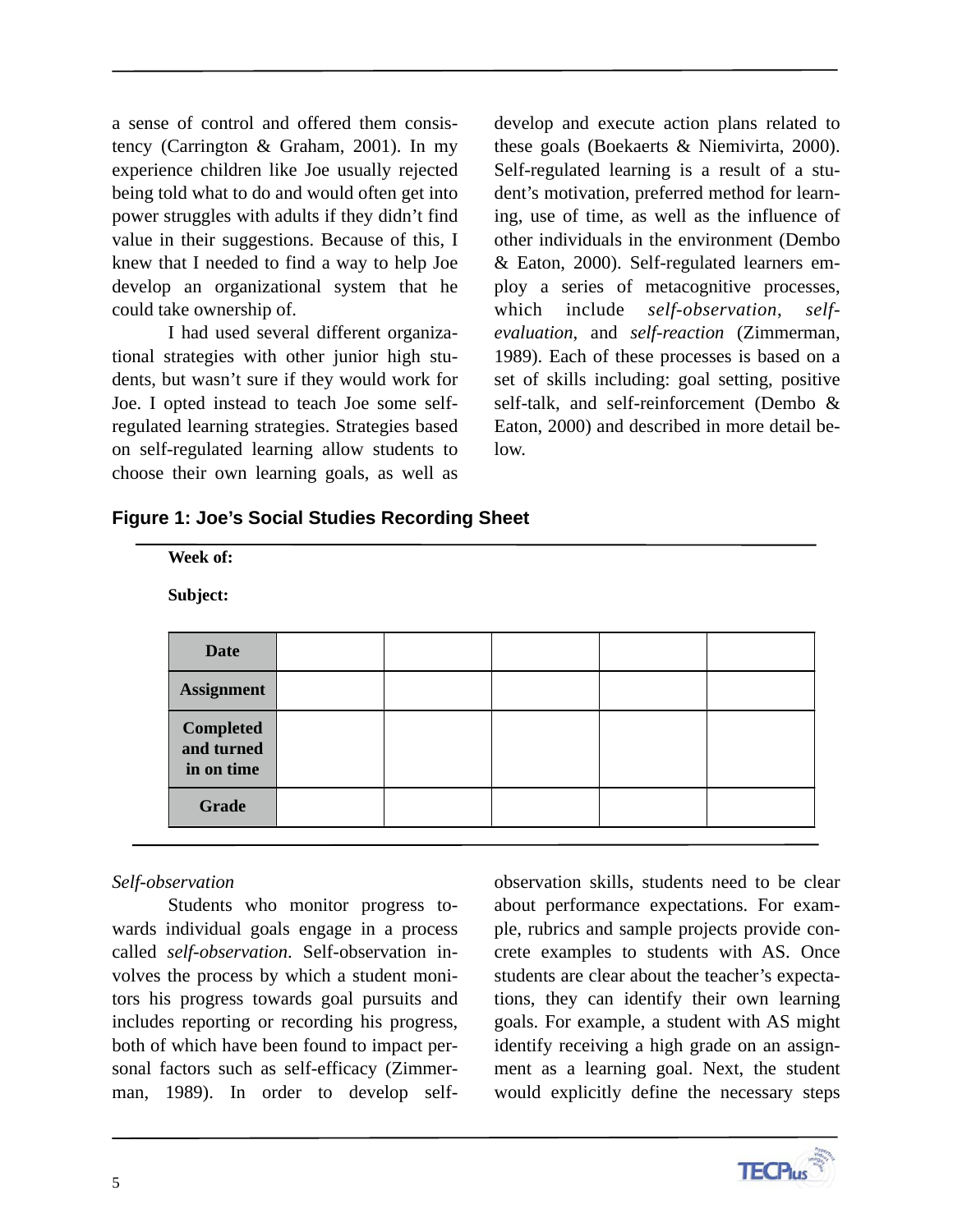that lead to goal attainment. Some students will not be able to identify the appropriate steps leading to goal attainment and will therefore require support from their teachers to do so. Table 1 provides a list of questions that students can ask themselves to identify steps leading to goal attainment.

#### *Self-evaluation*

The next metacognitive process involved in self-regulated learning is *selfevaluation.* Self-evaluation requires students to assess their growth and determine whether they are progressing, staying the same, or

moving further away from their goals. Self-evaluation requires insight on the part of the student. Teachers can help students develop insight by providing honest and constructive feedback. For example, rather than simply offering praise, a teacher should discuss both the strengths and weaknesses of a project or assignment with students with AS. In ad-

dition, teachers can create opportunities for students to practice self-evaluation on a daily basis. For instance, after giving a pre-test on spelling words, a teacher could provide students with an opportunity to check their own work. The teacher could also support students in evaluating their performance by providing them with a predetermined key or legend. By using such a tool, students could assess their own progress and begin to think about how they can alter their behavior to meet their goals.

*Self-reaction*

After students evaluate their progress towards goal completion, they engage in a process called *self-reaction*. Self-reaction allows students to problem solve and brainstorm potential strategies to meet their goals or further enhance goal achievement. Individuals who use self-reaction strategies aim to "optimize their specific learning responses…enhance their personal processes during learning…or seek to improve the learning environment" (Zimmerman, 1989, p. 334). Teachers can support the development of selfreaction skills by guiding students to generate

steps to improve learning or alter habits for increased success.

# *Joe Leans Self-regulated Learning Strategies*

I met Joe the first week of school. After discussing his summer vacation, I began to ask him about what he liked and didn't like about school in sixth grade and what he ex-

pected school to be like in seventh grade. Joe was able to identify some major differences between sixth and seventh grade including having to change classes every period, using a desk instead of a locker to organize books, and having a study hall period. Joe also talked about how his role of student might be different; he explained that as a seventh grader he would probably have to do more homework and study more. When I asked Joe about how he planned to organize his assignments and belongings, he shrugged and told me that his new resource teacher would probably just take care of it for him.

I explained to Joe that part of my job was to help him develop new habits or performance patterns that would allow him to



*Self-evaluation requires students to assess their growth and determine whether they are progressing, staying the same, or moving further away from their goals.*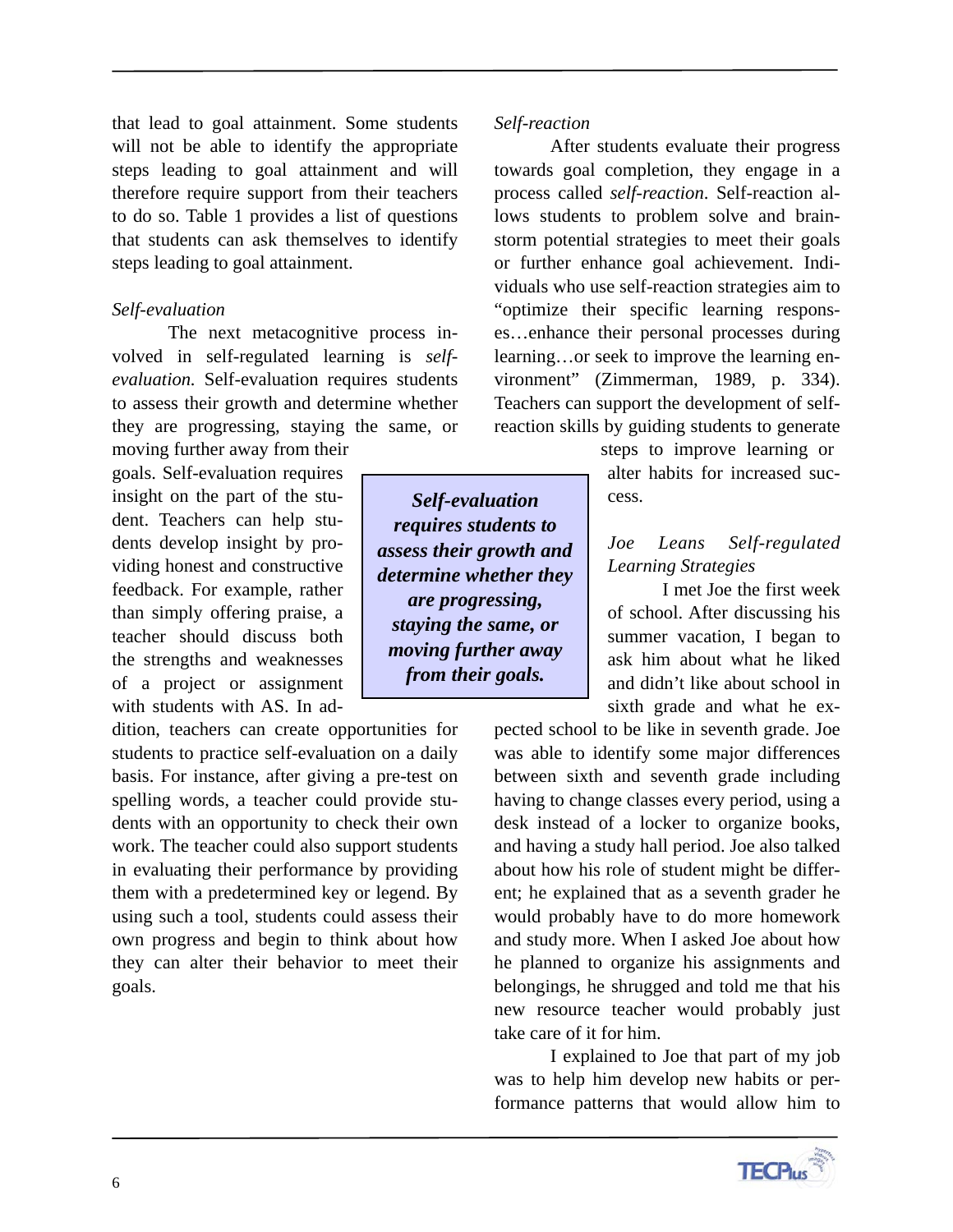better manage his responsibilities at school, like remembering to complete and turn in assignments on his own. Not having to rely on

adults, or in Joe's words "not being told what to do", was very appealing to him and Joe was eager to get started.

|  |  | Figure 2: A Completed Example of Joe's Revised Recording Sheet |
|--|--|----------------------------------------------------------------|
|  |  |                                                                |

#### Week of: **September 18**

Subject: **Social Studies**

| Date                                         | $9 - 18$                          | $9 - 19$  | $9 - 20$                        | $9 - 21$  | $9 - 22$         |
|----------------------------------------------|-----------------------------------|-----------|---------------------------------|-----------|------------------|
| <b>Assignment</b>                            | <b>Questions 1-</b><br>10 in Ch 1 | Worksheet | <b>Questions</b><br>11-20 in Ch | Worksheet | No home-<br>work |
| <b>Completed</b><br>and turned<br>in on time | X                                 | X         |                                 | X         |                  |
| Grade                                        | 95%                               | 100%      | Incomplete                      | 90%       |                  |

1. Did I meet my goal? **No**

2. Why or why not? **I didn't turn in homework that was assigned on 9-20 because I watched the game on television instead.**

3. How did I do this week? **Not bad**

4. What will I do to meet my goal next week? **Continue to use my chart. Get my homework done before watching the game or ask Dad to tape it for me.**

"How Did I Do?" Key

- I didn't miss any days=**Awesome**
- I missed only 1 day=**Not bad**. Make the assignment up over the weekend and turn in for partial credit
- I missed 2 days=**Danger**. Talk to Ms. Jensen and make up both assignments over the weekend.
- I missed 3 days or more=**Get help quick**! Schedule time with OT as soon as possible. Something isn't working.

The first strategy Joe and I worked on was *self-observation*. Joe explained that he wanted to turn in all of his assignments on time and get at least a B on each assignment. We discussed several different ways that Joe could monitor his progress and I showed Joe samples of several different recording sheets. After seeing several different models, Joe decided that he would like to tally the number of

times he turned his homework in and also record the grades he received on assignments. Joe indicated that he wanted to use a word processing program to develop the recording sheet and asked me for suggestions on how to organize the information he wanted to collect. Joe indicated that he wanted to use a separate recording sheet for each one of his classes. Rather than suggest he use one sheet to or-

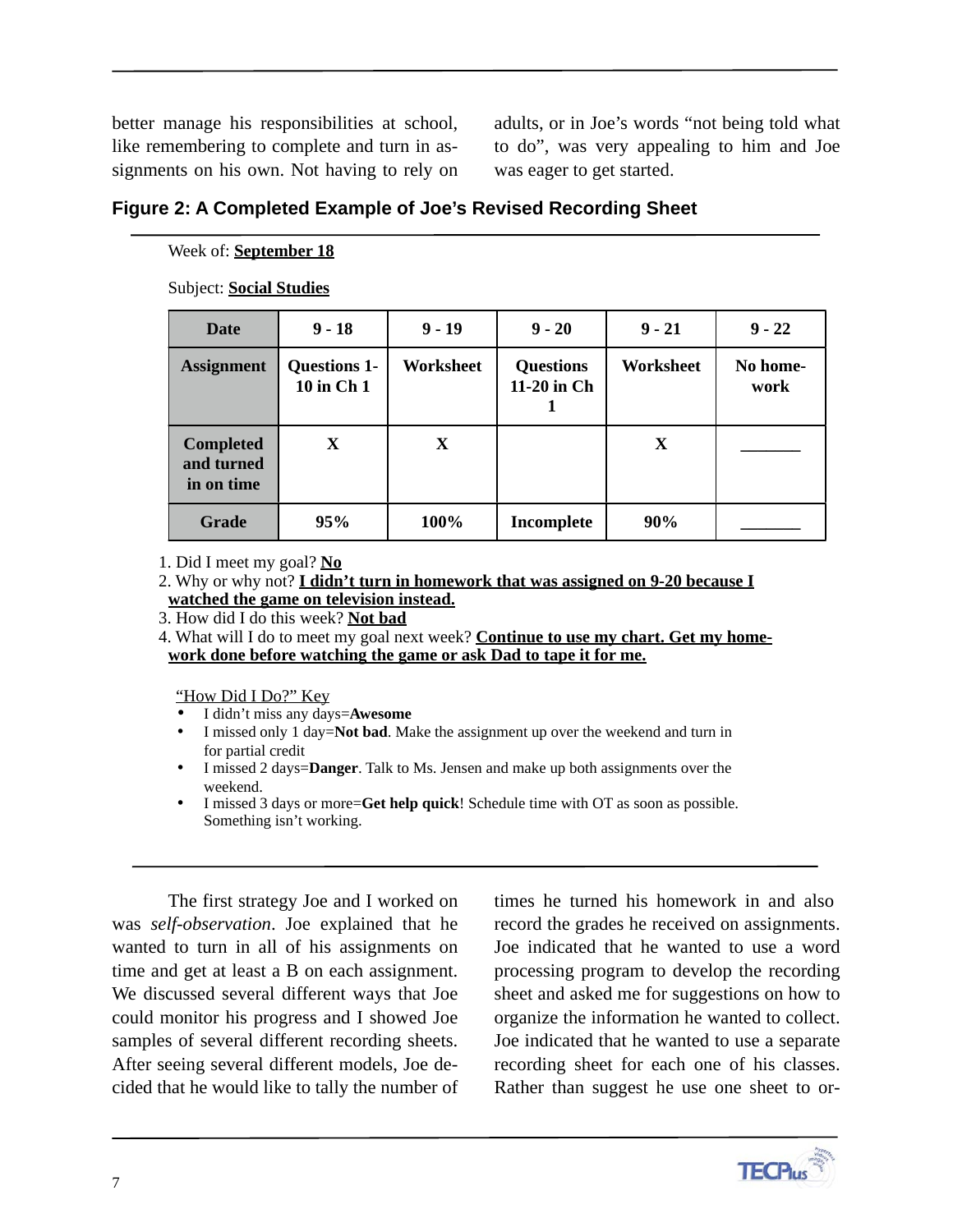ganize all of his assignments, I presented him with several scenarios so that he could think through the pros and cons of using different sheets. Ultimately Joe continued to use separate recording sheets, even though I thought that using one sheet would be more efficient and easier to manage. Figure 1 illustrates Joe's Social Studies Recording Sheet

After Joe became proficient at keeping track of his assignments, whether or not he turned them in on time and the grades he received, we explored another self-regulated learning strategy called *self-evaluation*. Initially Joe told me that his goal was to turn in all of his homework assignments for every class and to achieve a 100% on each assignment. Even though Joe was a good student, I thought that this goal might be too difficult for him to achieve consistently and I worried that if he didn't meet his goal he might become discouraged. Rather than selecting a more appropriate goal for Joe, I encouraged him to think about times that it might be difficult for him to achieve his goal and also offered additional scenarios for him to think through (e.g. he might get a lower grade when he tried his best, but was still having difficulty understanding a lesson). After discussing these scenarios Joe revised his goal to turning in his homework every day and receiving a grade of 80% of better.

Next I asked Joe to think about how often he wanted to review his progress. At first Joe said that he wanted to review his progress every day; however, he quickly changed his mind because he decided this method would take up too much time. After brainstorming several options together, Joe eventually settled on reviewing the previous week's progress on Monday mornings.

Joe and I then discussed another selfregulated learning strategy called

*self-reaction*. Joe developed definitions for different words or phrases that were meaningful for him that also described how successful he was at achieving his goal. Joe concluded that it would be best to add some guiding questions and a key to the recording sheets he was already using (see Figure 2 for a completed example of Joe's revised recording sheet). Joe's use of self-administered praise served to optimize or maintain his learning responses or proactive behavior. Monitoring both his successful and unsuccessful attempts helped Joe develop the habits he needed to reach his goal on a consistent basis without making him overly reliant on the adults in his environment.

Each of the self-regulated strategies helped Joe in different ways. In occupational therapy Joe learned how to monitor his own progress, evaluate the efforts he was making towards his goals, and reinforce himself. While each of these strategies was successful, the combination of all of the strategies proved to be the most effective for Joe. After he learned how to use self-regulated learning strategies, Joe continued to use his recording sheets for the rest of the year and told me that he started making up recording sheets for some activities that he was involved in outside of school. For example, Joe shared that his allowance was based on the number of chores he completed in a week. Joe initiated the development of a recording sheet to track how many times he made his bed, took out the garbage, and put away the dishes. Joe also began tracking the number of chess matches he won each month at the community recreation center.

### **Conclusion**

Self-regulated learning strategies helped Joe to become more organized by giving him the tools he needed to make choices